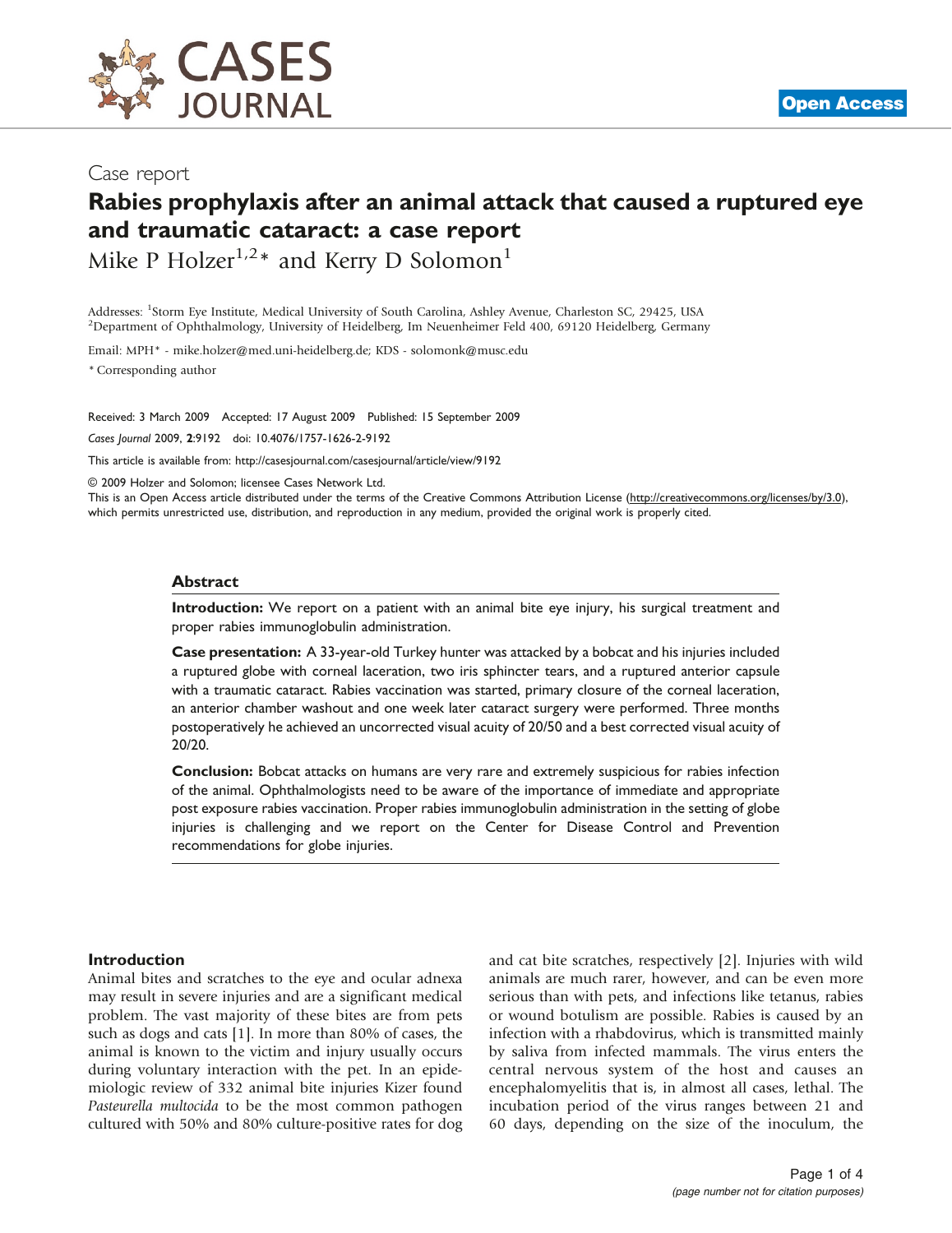severity of laceration, and the distance of the injury from the brain [\[3](#page-3-0)]. Prodromal symptoms of the disease are fever, malaise, headache and cough and, later on, brainstem dysfunction with diplopia, irregular dilated pupils, excitation, facial palsy, coma, and finally resulting in death. Between 1980 and 1996, 32 cases of human rabies were reported in the United States, out of which seven had a definite exposure history [\[4\]](#page-3-0). Wild animals represent the vast majority of cases of animal rabies in the United States [\[5](#page-3-0)]. We report here a unique case of a bobcat attack on a hunter in the wilderness causing severe ocular injuries, demonstrate the surgical treatment and discuss problems that might occur with appropriate rabies immunization after eye injuries.

### Case presentation

A 33-year-old Turkey hunter was attacked by a bobcat (Lynx rufus). His injuries included a ruptured left eye with a 5 mm corneal laceration superior temporal, two iris sphincter tears at the area where the cornea was injured, and a ruptured anterior capsule with a traumatic cataract [\[6](#page-3-0)]. A B-scan ultrasound showed mild vitreous debris but no retinal detachment. The visual acuity of his left eye was at counting fingers at a distance of two feet. The right eye was not injured and in normal condition. He had no medical problems or history of any eye diseases or trauma and he had several scratches on his right arm and face (Figure 1). The patient reportedly was vaccinated against tetanus but not against rabies. Due to the aggressive behavior of the animal, rabies could not be ruled out but could also not be confirmed and therefore, rabies vaccination as well as a tetanus booster was administered immediately. The Center for Disease Control and Prevention (CDC, Atlanta, GA, USA) was contacted to get recommendations on how to administer the passive



Figure 1. Following the bobcat attack the patient had scratches on his right arm and on his face. Rabies immunization was administered around the scratches on his arm.

antibody and the vaccination for post exposure prophylaxis. The recommendation consisted of an immediate and thorough washing of all bite wounds and scratches with soap and water and a virucidal agent such as a povidoneiodine solution irrigation. This was performed for all his facial injuries and the scratches on his arm. The CDC also recommended, if anatomically feasible, to infiltrate the full immunoglobulin dose around the wound and to administer any remaining volume intra muscularly (IM) at an anatomical site distant from the vaccine administration. This was, in this specific case, not feasible and therefore immunoglobulin was administered at a dosage of 20 international units (IU) per kg of body weight into his arm around the scratches and vaccination was started at the same time with IM injection in his deltoid muscle and repeated on days 3, 7, 14 and 28. This was followed by primary closure of the corneal laceration and an anterior chamber washout. The patient was on a topical fluoroquinolone antibiotic, a steroid (prednisolone acetate 1%) and cyclopentolate hydrochloride 1% to maintain iris motility. Additionally, oral antibiotic coverage with 500 mg ciprofloxacin hydrochloride twice per day was started. One week later, his cornea was clear, the laceration did not leak, and the intraocular pressure was normal. No signs of ocular infection were noted and the decision was made to remove the traumatic cataract, repair the pupil tears and implant an intraocular lens (IOL). An AcrySof® MA60AC IOL (Alcon Laboratories, Inc., Fort Worth, TX, USA) was implanted symmetrically into the capsular bag and oriented 90° away from the anterior capsule extension (Figure 2). Three months after the surgery all remaining sutures were removed and the patient enjoyed a best-corrected visual acuity of 20/20.



Figure 2. Slit lamp photograph of the eye, one day after traumatic cataract removal and intraocular lens implantation. The intraocular lens was centered with a best corrected visual acuity of 20/30 and the corneal laceration was closed without any leakage (Seidel negative).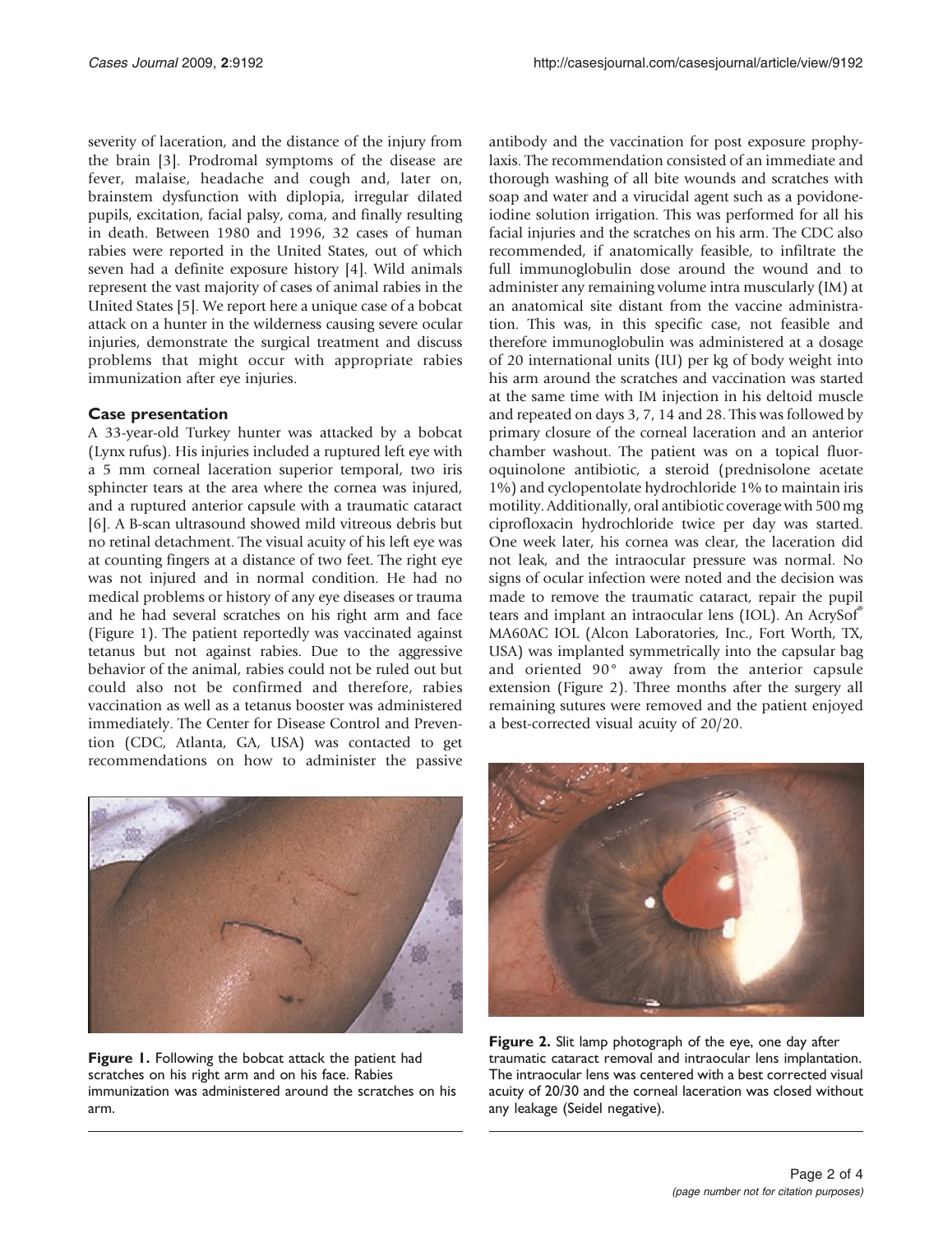### **Discussion**

Animal bite injuries occur in the United States in more than a million cases per year, a number that probably only represents 25% to 50% of all incidents [[2](#page-3-0)]. Herman et al report even more cases with an estimate of 3.5 million cases per year [\[1](#page-3-0)]. Twenty percent of dog bites and cat scratches or bites involve the head and neck area. Of all cat injuries to the head and neck, 60% involve the globe or ocular adnexa and 40% of the patients sustain corneal abrasions. This leads to the estimate of approximately 300,000 globe and ocular adnexa injuries due to animal bites in the United States every year making it an important socioeconomic and health care problem. The case reported in this article shows the potential complexity of such cases. The fact that the patient was attacked by a wild animal arouses suspicion that the animal may have a rabies infection. Rabies is a viral infection transmitted in the saliva of infected mammals. The virus enters the central nervous system of the host, causing an encephalomyelitis that is almost always fatal. As reported by the CDC, rabies among wildlife occurs throughout the continental United States and the animals most often infected include raccoons, skunks and bats; only Hawaii seems to remain consistently rabies-free [\[7\]](#page-3-0). The attacking animal in this case report was a bobcat, which is also known as a wildcat or bay lynx and its distribution is all over the continental United States and the Eastern border of Canada. In the case of human attacks an immediate consultation with a doctor is recommended in order to start appropriate post exposure rabies prophylaxis. The latest recommendation by the CDC for cases of not previously vaccinated people states that firstly the wound should be thoroughly cleansed with soap, water and, if available, povidone-iodine, followed by passive immunization which should be started immediately afterwards with 20 IU of rabies immune globulin per kg of body weight. This should be infiltrated around the wound and any remaining volume should be administered intramuscularly at an anatomic site distant from the wound. In the reported case the wound was not infiltrated with passive immunoglobulin due to the unknown toxicity to intraocular tissue. Infiltration of lid lacerations on the other hand seems to be quite reasonable for rabies prophylaxis. The vaccine to induce an active immune response with neutralizing antibodies should be injected into the deltoid muscle at a dosage of 1.0 ml on day 0 (first day of vaccination), then on days 3, 7, 14, and 28. The vaccine is available as human diploid cell vaccine (HDCV), purified chick embryo cell (PCEC) vaccine and rabies vaccine adsorbed (RVA). If a person has previously been vaccinated, wound cleansing should be performed as described above and the vaccine for active immune response should be administered into the deltoid muscle in the dosage of 1.0 ml, however, only on day 0 and day 3. Rabies immune globulin (RIG) for passive immunization

should not be administered [\[7\]](#page-3-0). There is no cure for rabies once symptoms begin and the disease is always fatal; the postexposure prophylaxis can only prevent the disease if given before symptoms start. Therefore, immediate prophylaxis in suspicious cases is essential. However, even postexposure prophylaxis in rare cases cannot prevent the disease. Tabbara and Al-Omar reported on two patients with eyelid lacerations after an attack by a rabid desert fox and one of the patients died despite prophylactic treatment [\[8](#page-3-0)]. They attributed the death to the size of the inoculum and the proximity of the laceration to the cranial nerves. Haltia et al described the ocular pathology of rabies when they reported the first European case of human bat-borne rabies [\[8\]](#page-3-0). They found granules with rabies virus antigen in the cytoplasm of retinal ganglion cells as well as in the patient's brain. Additionally, they detected glial fibrillary acidic protein (GFAP) in Müller cells at the ora serata. They postulate that this occurred as a response to retinitis and retinal vasculitis as observed in their case. Other possible ocular manifestations of rabies in humans include the cornea. Schneider reported in 1969 the cornea test to intra-vitally diagnose rabies [[9](#page-3-0)]. He found that viral antigen could be detected via fluorescent antibody testing of corneal epithelial cell impressions. Normally the virological diagnosis of rabies is made in man or animals only at an autopsy by examining the brain [[10](#page-3-0)]. The most common ways of rabies transmission in the United States are bat bites, which accounted for 21 out of 36 human cases of rabies diagnosed in the United States since 1980 [\[5,7\]](#page-3-0). Four cases of transmission through corneal transplants have been reported so far worldwide since 1980 with one case in the United States [[11\]](#page-3-0). Other potential ways of transmission, besides animal bites, include breast feeding, transplacental, aerosol inhalation and the rabies virus can also be detected in tracheal and nasal secretions, tears, urinary sediment and more [[12\]](#page-3-0).

#### Conclusion

In conclusion, the case reported shows the potential danger of animal attacks on humans and demonstrates subsequent important steps to treat ocular injuries and start proper rabies and tetanus immunization.

#### Abbreviation

CDC, The Center for Disease Control and Prevention.

#### Consent

Written informed consent was obtained retrospectively from the patient for publication of this case report and accompanying images. A copy of the written consent is available for review by the Editor-in-Chief of this journal.

#### Competing interests

The authors declare that they have no competing interests.